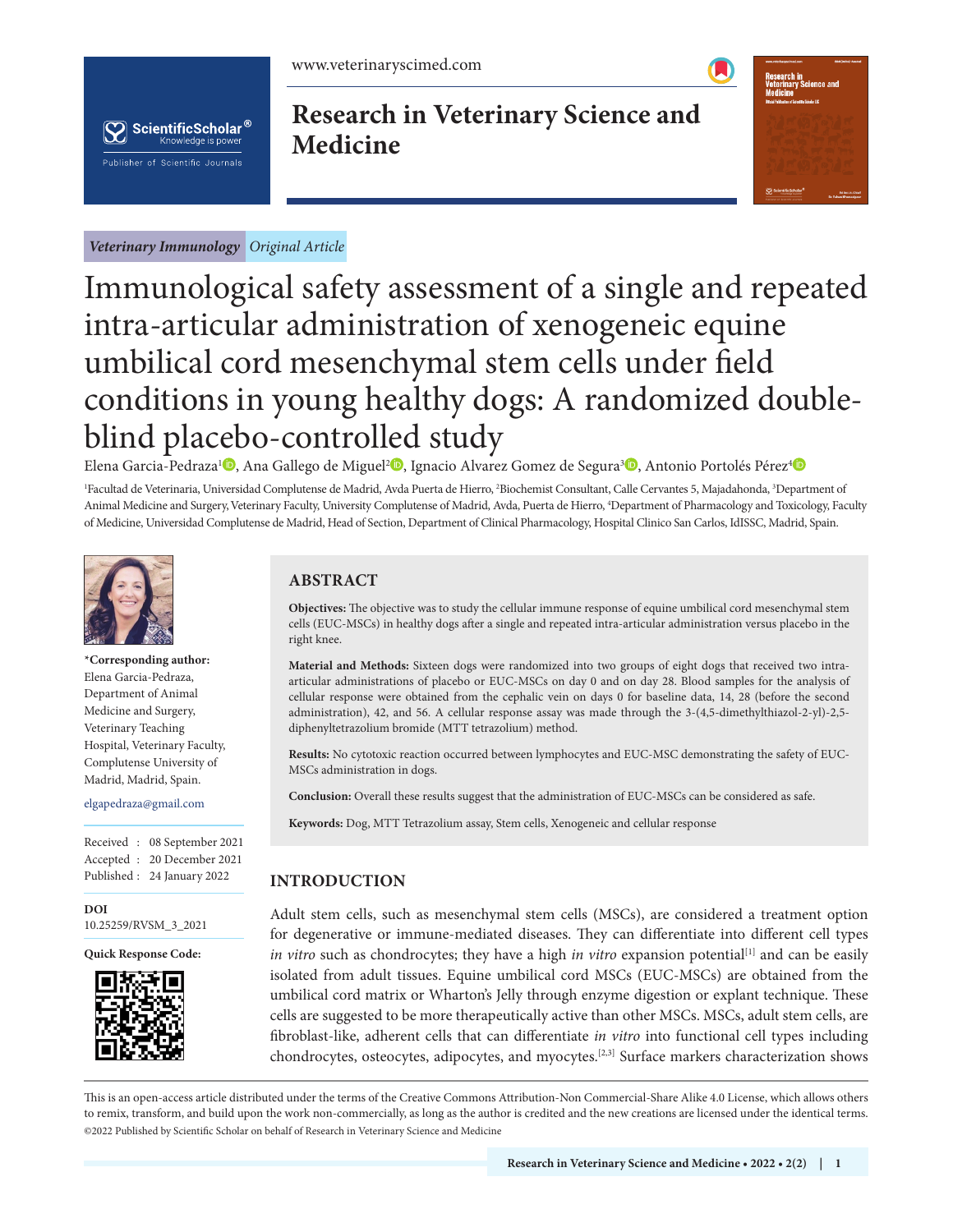expression of CD105, CD73, and CD90.<sup>[4]</sup> MSCs are used in tissue engineering due to their high *in vitro* expansion potential, self-renewal capacity, and multipotentiality.[1] They can be isolated from adult tissues, such as umbilical cord, after full-term delivery, from a sample that would be discarded. The collection is safe, easy, ethical, noninvasive, and painless.[1,5] EUC-MSCs are obtained from a mucoid connective tissue, Wharton's Jelly, that surrounds the two arteries and the vein of the umbilical cord.[4] It is suggested that UC-MSCs are much more proliferative, immunosuppressive, and therapeutically active than those isolated from bone marrow or adipose tissue.<sup>[6]</sup>

EUC-MSCs are immune-privileged. They have MHC-Class I expression and MHC-Class II low expression levels. They do not express T-cell costimulatory molecules at basal level.<sup>[1,7,8]</sup> They secrete interleukin 10 and nitric oxide, which inhibit T-cell proliferation.<sup>[5]</sup> It is suggested that prostaglandin E2 is the principal mediator of its immunomodulatory properties.[3,9] These data indicate that EUC-MSCs show a low immunogenic profile, which implies its recognition and tolerance by the immune system. Some studies suggest that EUC-MSCs can be administered twice without eliciting a measurable cellular immune response.[7]

In veterinary regenerative medicine, clinical studies of allogeneic and xenogeneic MSCs transplantation aiming the therapy of tendon injury, bone fracture, spinal cord injury, [10,11] superficial digital flexor tendinopathy,<sup>[12]</sup> superficial digital flexor tendon,<sup>[2]</sup> brain ischemia, cardiac infarction, and osteoarthritis<sup>[13,14]</sup> showed improved results with MSC treatment compared to conventional therapies. In osteoarthritis, the current treatment involves the use of nonsteroidal anti-inflammatory drugs that alleviate discomfort, decelerate tissue damage, and/or improve joint function. MSCs treatment restores physiological balance and enhances healing by promoting migration of endogenous repairing cells, differentiating toward mesodermal lineages, and suppressing immune reactions.[3,10,15]

Recent studies show that MSCs xenogeneic transplantation in canine *in vivo* models is a safe and immunocompatible procedure.<sup>[16]</sup> The repeated xenogeneic cell transplantation with human adipose-derived (AD) MSCs in the nonimmunosuppressed *in vivo* dog model of Duchenne muscular dystrophy was well tolerated with no negative side effects or tumors. Furthermore, the intravenous administration of human AD-MSCs to dogs for the treatment of experimentally induced atrial injury did not changed the composition of peripheral blood lymphocytes of the recipient dogs, indicating immunocompatibility.<sup>[5]</sup> Furthermore, swine AD-MSCs injection into canine stifle joints with osteoarthritis did not cause inflammatory or allergic reactions and with an efficacy comparable to autologous treatments.<sup>[10]</sup>

In horses, the repeated administration of EUC-MSC does not produce a cellular immune response potentially leading to cell apoptosis and death.[8,12] To test the clinical relevance and xenogeneic safety, the objective of this randomized, doubleblinded clinical trial was to assess the cellular response, after a single and repeated intra-articular EUC-MSC administration, compared to placebo, to young healthy dogs under field conditions.

# **MATERIAL AND METHODS**

#### **EUC-MSCs isolation, culture, and formulation of dosage**

EUC-MSCs were manufactured under good manufacturing practices. They were isolated from EUC of healthy donors. This information about the manipulation of the tissue is confidential. The tissue was mechanically dissected and enzymatically digested. The obtained cell suspension was seeded and expanded until passage 4. EUC-MSCs were cultivated in medium Dulbecco's Modified Eagle's Medium supplemented with 10% fetal bovine serum (FBS), L-Glutamine (200 mM), D-Glucose (4.5 g/L), and antibiotics streptomycin/penicillin. At passage 4, the cell suspension was dispensed in a sterile 2 mL vial, containing  $7.5 \times 10^6$  cells/mL  $\pm$  20%.

To ensure a high quality and safety of the cellular products throughout the manufacturing period, cellular number, viability, morphology, purity, identity, and accumulative doubling population were established as quality controls, as well as sterility, endotoxins, and mycoplasma tests. The manufacturing process is confidential, so details cannot be provided at this time.

# **Target animal safety design**

The study was conducted following regulatory requirements and the Veterinary Investigational Product of the study was authorized by the Spanish Medicines Regulatory Authority (Agencia Española de Medicamentos y Productos sanitarios). Typical toxicity guidelines (GL43)<sup>[17]</sup> for chemicals or typical immunological guidelines  $(GL44)^{[18]}$  have not been applied to the design of this study because they cannot be completely applicable to stem cell products due to its known high therapeutic index. The Experts Group on Veterinary Novel Therapies (ADVENT) published a document as a guide for applicants to design and conduct appropriate tests applicable to these new therapies.<sup>[19]</sup>

The present study was a masked (blinded), parallel group, randomized, and negative control trial and was carried out following the Good Clinical Practice guidelines, VICH 9 Guidelines.[20] The study was closely monitored to assure the animal welfare, the quality of the data, and the protection of the investigators involved in the study. Before inclusion, an informed consent was signed by the responsible person, where all the dogs, police dogs, were housed. A screening visit was performed before inclusion that included a clinical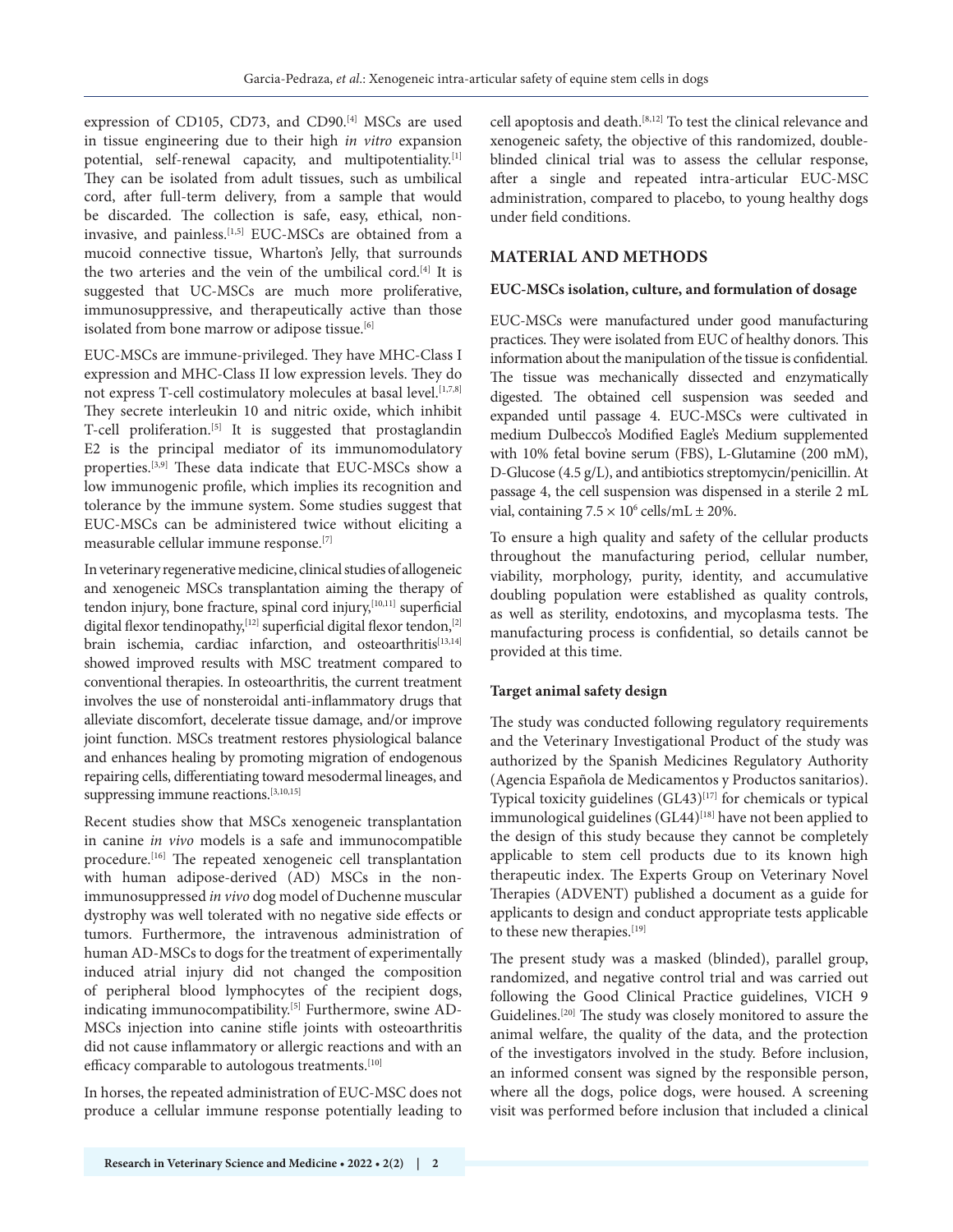examination, an orthopedic assessment, blood tests, and confirmation of a validated pain scale score of 0 (no Pain) for the short-form of the Glasgow Composite Measure Pain Scale<sup>[21]</sup> as baseline determination. A total of 16 dogs were enrolled in the present study complying with all the inclusion criteria (healthy dogs with normal hematology and biochemistry tests, 1–4 years old on inclusion, of either sex, of any breed, weighing between 20 and 40 kg) and exclusion criteria (not healthy dogs, dogs with lameness, biochemical or hematological signs of illness, total protein levels ≥8.5 mg/dl as a possible indicator of infection with *Leishmania* spp. or autoimmune disease, pregnant or lactating females). The dogs were randomly allocated into two groups of eight animals for EUC-MSCs or placebo (Saline). Neither the investigator administrating the treatments and assessing the dogs during the study nor the person responsible for the dogs was aware of the treatment administered to them. Therefore, the study was double-blinded. In the treatment group, eight dogs received a single and repeated dose of  $7.5 \times 10^6$  cells  $\pm 20\%$  of EUC-MSCs in 1 mL of excipient. In the placebo group, eight dogs received a single and repeated dose of saline solution.

The first dose was administered on day 0 in the right knee, by a lateral approach after aseptic preparation of the injection site. After the product administration, the dogs were clinically assessed on a daily basis for 7 days and then weekly on days 14, 21, and 28, when a second intra-articular injection of EUC-MSCs or placebo, as appropriate, was administered in the right knee. All the visits included the same assessments that were performed in the screening visit and the scheduled blood tests along the study.

This intensive care period consisted in a daily evaluation of the dog during the 7 days following the injections. A complete clinical and orthopedic evaluation was performed to detect any

possible adverse event after the administration of the product. After the second administration, another daily follow-up took place from day  $29 + 1$  until day  $34 + 1$ , so the weekly assessment on day 35 was coincident in time with the last day of the week of follow-up after the second administration. After that, weekly evaluations were performed on days 42, 49, 56, and 63. Blood samples for analysis of cellular response were obtained from the cephalic vein on days 0 (baseline), 14, 28 (before the second administration), 42, and 56.

The immunological response was investigated after the single and repeated administration through the mixed leukocyte reaction (MLR) as an evaluation of the cellular response [Table 1 for study scheduled assessments].

#### **MLR as an evaluation of the cellular response**

The lymphocyte fraction (peripheral blood mononuclear cells or PBMCs) was obtained through separation by density gradients of blood extracted from the treatment/placebo dogs on scheduled days. PBMCs were cocultured with EUC-MSCs. Three days later, dimethyl sulfoxide (DMSO) was added in the wells that corresponded to the death control. Afterward, the MTT tetrazolium assay was performed, and the absorbance was recorded with a plate reader.

#### *Isolation and culture of the lymphocyte fraction (PBMCs)*

Blood was extracted from EUC-MSCs treated dogs in heparin containing tubes at days 0 (screening visit), 14, 28 (before second administration), 42, and 56. Twenty-four hours after every blood extraction, isolation of the lymphocyte fraction (PBMCs) was performed through separation by density gradients with Ficoll, in which the collected blood was diluted in phosphate-buffered saline (PBS)  $\times$ 1 and slowly added in

| 56          | Day<br>63 |
|-------------|-----------|
| $\mathbf X$ |           |
|             |           |
| X           | X         |
| $\mathbf X$ | X         |
|             |           |
| $\mathbf X$ | X         |
|             |           |
| X           |           |
| X           |           |
| $\mathbf X$ | X         |
|             |           |
| X           | X         |
|             |           |
|             | X         |
|             | Day       |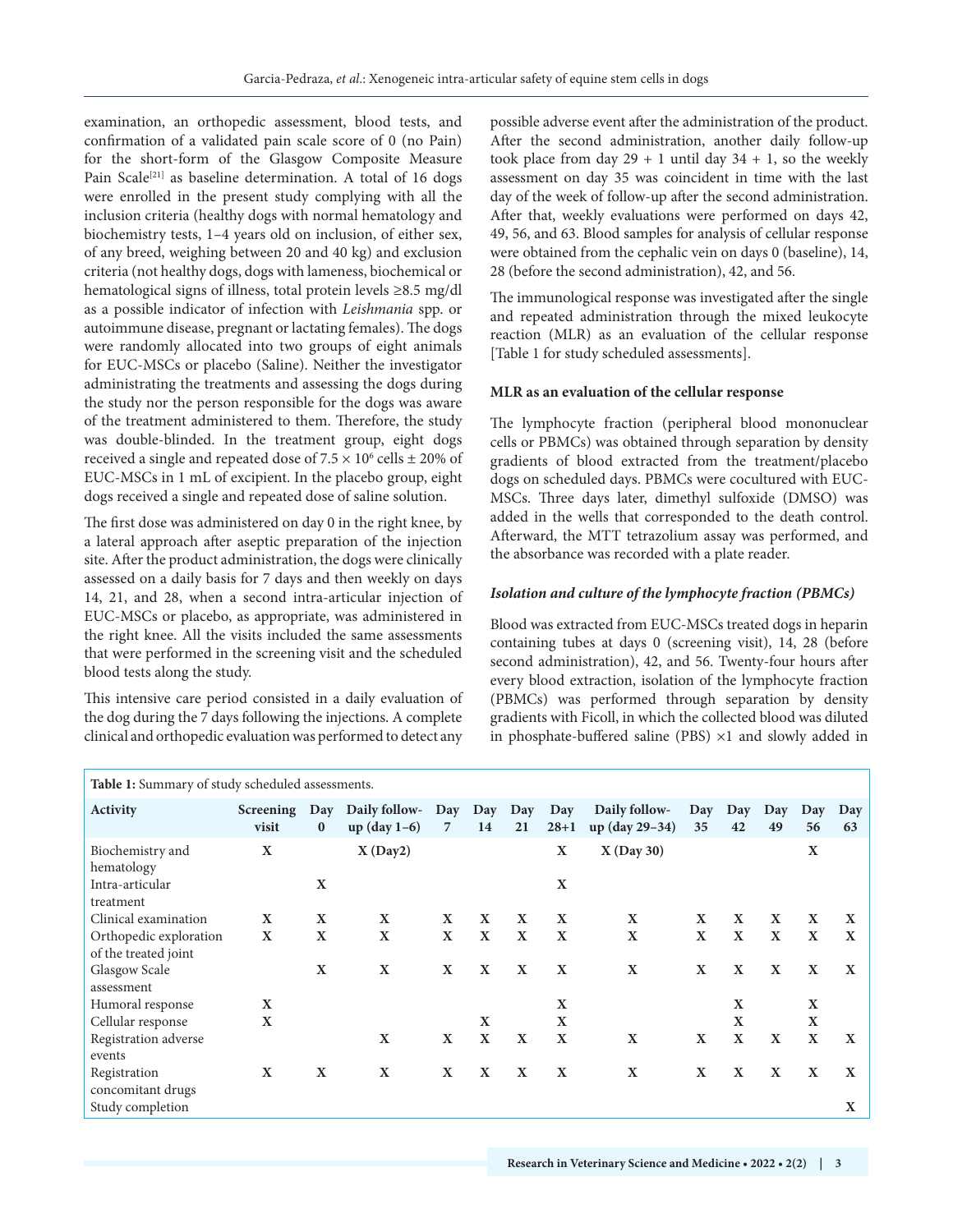Pancoll human (Lymphocyte Separation Medium, density 1.077 g/mL) being careful not to mix them. Then, it was centrifuged at 800× g for 30 min and the lymphocyte fraction (PBMCs) was removed. PBMCs were washed twice in PBS ×1 and cultured in Roswell Park Memorial Institute Medium (RPMI) 1640 supplemented with 20% FBS, L-Glutamine (200 mM), and antibiotics streptomycin/penicillin. Afterward, they were incubated at  $37^{\circ}$ C with 5% CO<sub>2</sub>.

#### *Coculture of PBMCs with their respective MSCs*

Twenty-four hours after the lymphocyte fraction isolation, PBMCs were collected and centrifuged at 350 xg for 10 min. Then, a PBMC suspension was prepared with  $10<sup>6</sup>$  cells in 1 mL of complete RPMI 1640. Later, PBMC suspensions from each dog were cocultured in 12-well plates, previously seeded with EUC-MSCs, at a ratio 10:1 (PBMC: EUC-MSC).[8] At the same time, PBMC suspension from the placebo group was cocultured with EUC-MSCs, as no reaction was expected. Afterward, they were left overnight ( $o/n$ ) at 37 $\degree$ C, 5% CO<sub>2</sub>.

In parallel to the study samples, control wells were included in each plate:

- *●* Positive control of EUC-MSC activity. Wells were seeded only with EUC-MSC in culture media.
- *●* Negative/death control of EUC-MSC activity. Wells were seeded with EUC-MSC and DMSO. The DMSO concentration was determined in a previous experimental set-up phase of the MLR assay by testing 0.1, 0.5, 1, 2.5, 5, 7.5, and 10% of DMSO and obtaining the percentage of activity that has decreased. To assess a suitable DMSO concentration for EUC-MSCs death, different concentrations of DMSO, 0.1, 0.5, 1, 2.5, 5, 7.5, and 10% were added to the wells previously seeded with EUC-MSCs. After 24 hours of incubation at 37°C and 5% CO2, an MTT assay was performed [Figure 1].

Seventy-two hours later, 5% DMSO was added to the wells that corresponded to the death control.

#### *MTT Tetrazolium assay*

The MTT tetrazolium assay is a rapid, quantitative, colorimetric method for assessing cellular proliferation, metabolic activity, and viability. The biomolecular basis is that the mitochondrial enzyme succinate dehydrogenase reduces MTT into formazan that accumulates as an insoluble precipitate within the cells. Formazan needs to be solubilized with DMSO before recording the absorbance with a plate reader. This signal is proportional to the number of viable cells present and, when cells die, they quickly lose the ability to convert the substrate into product.

In the laminar flow cabinet without light, 1 mL of medium was removed and the MTT solution was added to a final concentration of 0.5 mg/ml. The 12-well plates were placed in the incubator at 37°C for 45 min. After the incubation period, the medium with the MTT solution was removed and then 100 µL of DMSO was added to dissolve the formazan crystals and the final product was placed in a 96-well plate. Finally, the absorbance was measured by a spectrophotometer at 492 nm. Each group's response expressed as absorbance variation normalized as percent of control, considering absorbance of the positive cell control as 100% activity of culture, since those cells were not in coculture with PBMCs.

To ensure that MTT results reflected the metabolic activity of the EUC-MSCs, and that these measurements were not biased by remaining PBMC activity, an experiment comparing EUC-MSCs and PBMCs in coculture has been



**Figure 1:** DMSO toxicity curve expressed as mean. (Basal *n*=4, 0.1% *n*=3, 0.5% *n*=3; 1% *n*=4, 2.5% *n*=4, 5% *n*=4, 7.5% *n*=1 and 10% *n*=1). DMSO: Dimethyl sulfoxide.



Figure 2: Evaluation of PBMCs activity in EUC-MSCs coculture. (All conditions *n*=1). EUC-MSCs: Equine umbilical cord mesenchymal stem cells, PBMCs: Peripheral blood mononuclear cells.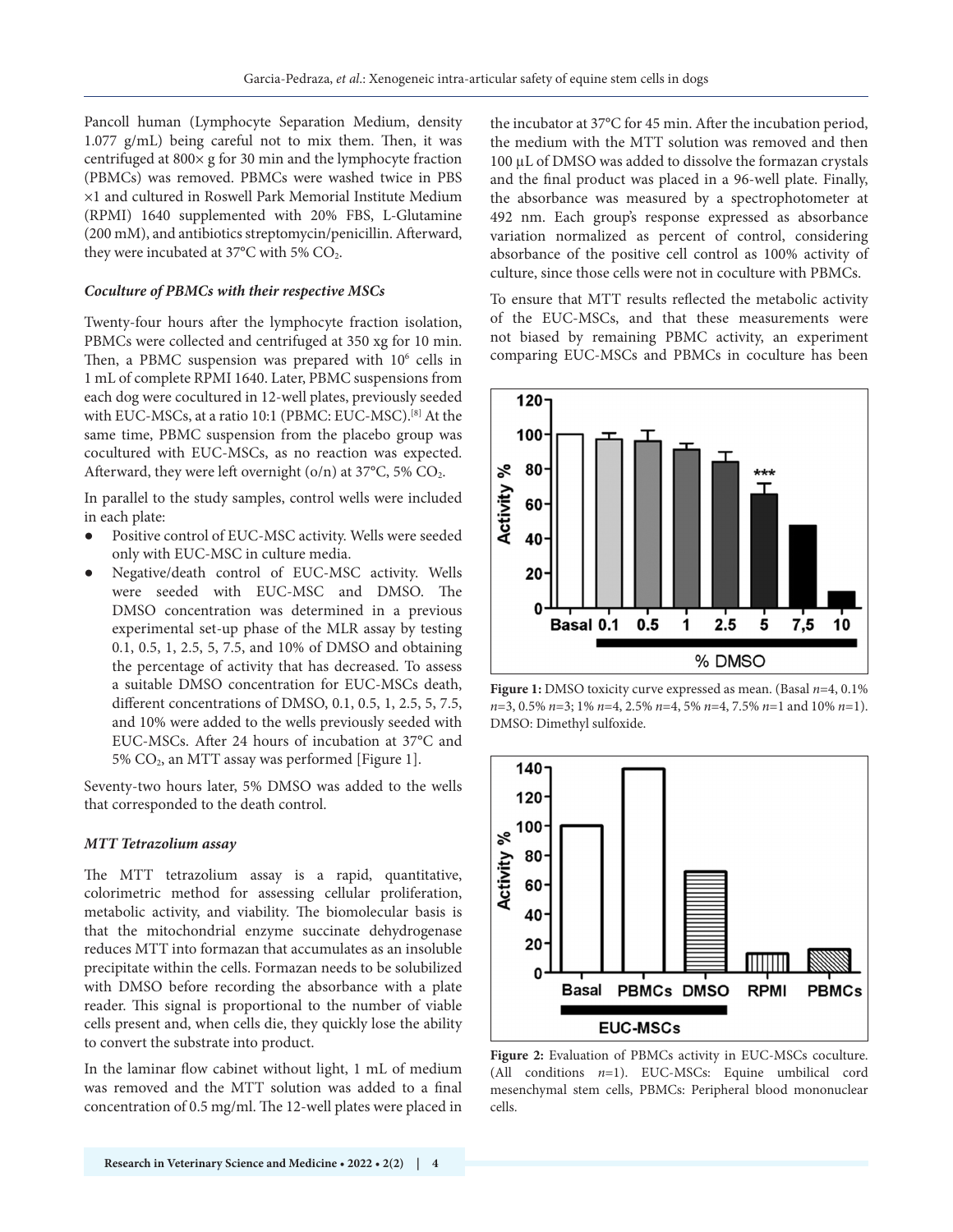performed. This study had five conditions: (1) EUC-MSCs culture (basal control), (2) PBMC and EUC-MSCs coculture (test group), (3) EUC-MSCs cultured with 5% of DMSO (death control), (4) RPMI (MTT control), and (5) PBMC supernatant culture removed from the coculture in the MTT protocol assay (control group) [Figure 2].

#### **Statistics analysis**

The data were expressed in bar graphs as mean and standard error of the mean, and were statistically analyzed by the one-way ANOVA followed by the Dunnett's multiple comparison test in which: *P* > 0.05 (ns), *P* < 0.05 (\*), *P* < 0.01 (\*\*), and *P* < 0.001 (\*\*\*). The Shapiro–Wilk test was employed to test the normality of the data distribution. Specifically, the percentage of activity of the treatment and placebo groups (between subjects) was compared with the repeated measures ANOVA; comparative EUC-MSC bar graphs, the percentage of activity of the groups at days 0, 14, 28, 42, and 56 was analyzed versus the pre-treatment activity by the within-subjects one-way ANOVA. The percentage of activity of DMSO was analyzed versus the baseline activity.

#### **RESULTS**

#### **Cellular assay: MLR as an evaluation of the cellular response**

#### *Determination of DMSO percentage used as a negative/ death control*

[Figure 1] shows the results of the DMSO cell toxicity curve obtained from four independent assays where at 5% of DMSO cell viability decreased by 35%, and thus, the concentration used in the "Death control" wells of the cellular response assay.

#### *Evaluation of PBMCs activity in EUC-MSCs cocultures*

The results obtained from PBMC supernatant culture [Figure 2], removed from the coculture in the MTT protocol assay, compared with the EUC-MSCs/PBMC coculture proved that the absorbance measured in the MTT assay was due to the EUC-MSCs metabolism, and not the PBMCs metabolism. The PBMCs supernatant removed in the MTT assay had no activity so that proved that all the PBMCs were removed from the coculture before performing the MTT assay in the EUC-MSCs. In conclusion, the MTT results of the cocultures were not biased by the PBMCs metabolic activity.

#### *Repeated intra-articular administration of xenogeneic EUC-MSCs did not result in immunological response*

To determine if repeated intra-articular administration of xenogeneic EUC-MSCs produced, or not, a cellular response, a cell-based assay (MTT tetrazolium assay) has been performed. PBMCs have been extracted from blood of placebo or treatment dogs on days 0, 14, 28, 42, and 56. PBMCs have been cocultured with their corresponding MSCs and, days after, an MTT assay has been performed, as described previously.

On day 0 (pre-treatment), PBMCs from treatment and placebo dogs significantly increased the activity of the EUC-MSCs, with a EUC-MSCs death rate of 30% [Figure 3a].



Figure 3: Metabolic activity of EUC-MSCs cocultured with their corresponding PBMCs of treatment and placebo dogs at different days. (a) Pre-treatment day (Basal *n*=8, Treatment *n*=8, Placebo *n*=8 and DMSO *n*=5), (b) day 14 (Basal *n*=5, Treatment *n*=8, Placebo *n*=8 and DMSO *n*=5), (c) day 28 (Basal *n*=7, Treatment *n*=8, Placebo *n*=8 and DMSO *n*=5), (d) day 42 (Basal *n*=7, Treatment *n*=8, Placebo *n*=8 and DMSO *n*=5), (e) day 56 (Basal *n*=7, Treatment *n*=8, Placebo *n*=8 and DMSO *n*=5). EUC-MSCs: Equine umbilical cord mesenchymal stem cells, PBMCs: Peripheral blood mononuclear cells, DMSO: Dimethyl sulfoxide.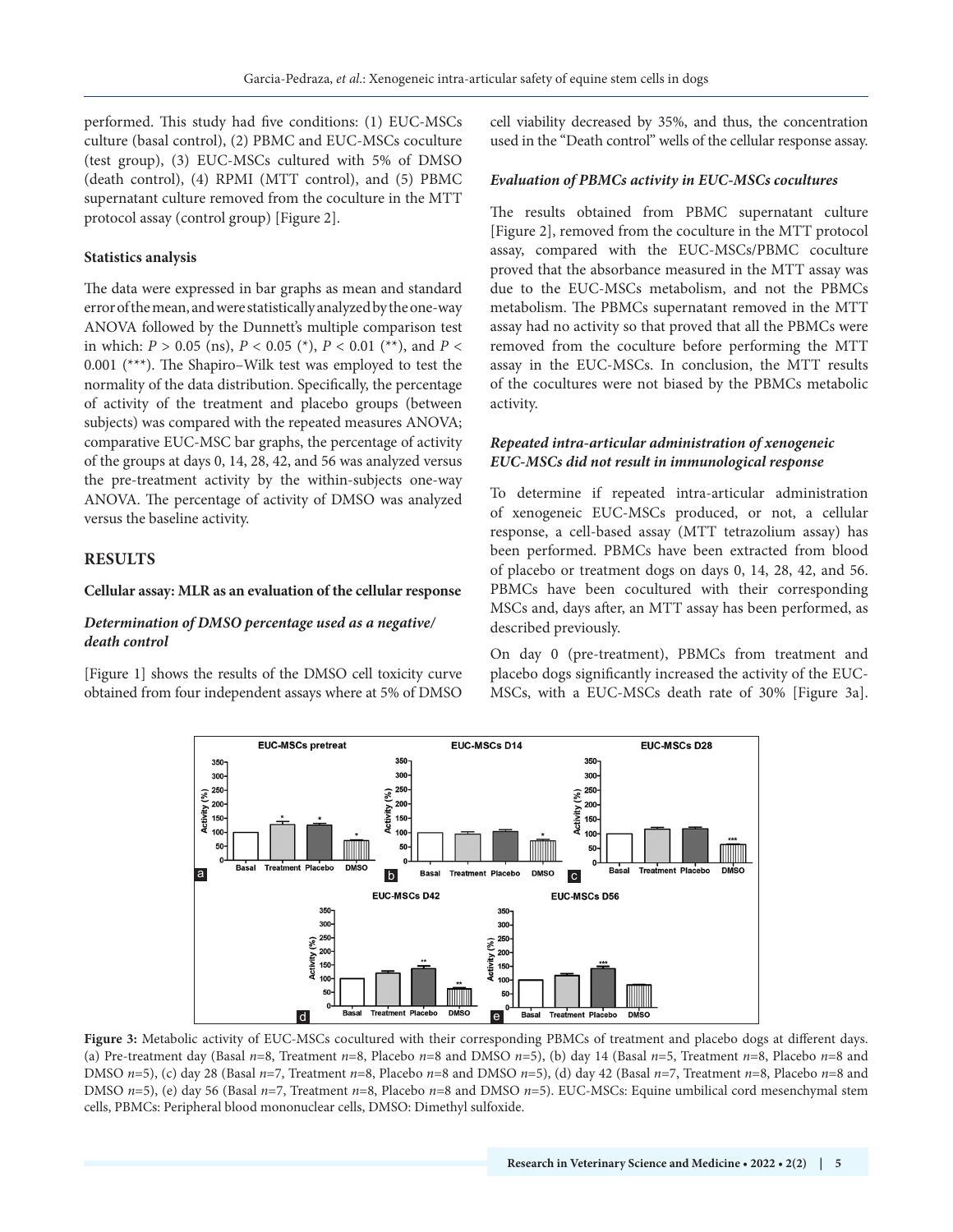Moreover, on day 14 post-first administration, the activity of EUC-MSCs in both treatment and placebo dogs was similar [Figure 3b]. The death rate of EUC-MSCs was 30%.

At day 28, post-first treatment and pre-second administration PBMCs of treated and placebo dogs had similar activity in EUC-MSCs [Figure 3c]. The death rate was 37% for EUC-MSCs. Besides, at day 42 post-second administration [Figure 3d], there has been a significant increase in the activity of EUC-MSCs in placebo dogs. The death rate was 37% for EUC-MSCs.

Finally, at day 56, [Figure 3e], PBMCs of the treatment and placebo dogs have increased the activity of EUC-MSCs, but only placebo dogs had a significant increase. The death rate was 20% for EUC-MSCs.

All data have been represented in [Figure 4] and results show that PBMCs from treated and placebo dogs have maintained constant the metabolic activity of the EUC-MSCs during the entire trial and there has been a significant decrease in the death rate (30%).

## **DISCUSSION**

In veterinary medicine, xenotransplantation could be a useful alternative to the costly and inconvenient auto and allogeneic transplantation. AD-MSC auto-transplantation treatment faces many challenges, including: (1) Veterinary practices lack the equipment and expertise for AD-MSC isolation, (2) excision of adipose tissue causes donor site morbidity, (3) individually AD-MSC isolation is costly and time consuming, and (4) at least two veterinarian appointments



**Figure 4:** Comparative of the metabolic activity during the entire trial of the EUC-MSCs cocultured with their corresponding PBMCs of treatment and placebo dog. (Basal *n*=7, DMSO *n*=25, treatment: Pre-treatment *n*=8, day 14 *n*=8, Day 28 *n*=8, day 42 *n*=8, day 56 *n*=8, placebo: Pre-treatment *n*=8, day 14 *n*=8, day 28 *n*=8, day 42 *n*=8, day 56 *n*=8). EUC-MSCs: Equine umbilical cord mesenchymal stem cells, PBMCs: Peripheral blood mononuclear cells, DMSO: Dimethyl sulfoxide.

are needed for adipose tissue procurement and AD-MSC injection. However, these obstacles can be overcome when therapeutic MSCs are obtained from allogeneic or xenogeneic sources. For example, EUC-MSCs can be prepared in commercial scale quantities and stored in liquid nitrogen until shipped and injected into the diseased dog. Thus, there are no extra costs for the veterinarian or the owner.

The advantages of xenogeneic MSCs include the almost unlimited availability of cell numbers and immediate access. Disadvantages might include the risks of disease transmission from donor to recipient. Xenogeneic cell transplantation has been reported to be safe in several pre-clinical studies using, for example, human AD-MSCs by intravenous administration to treat experimentally induced atrial injury in dogs, with no changes in PBMCs composition of the recipient dogs indicating immunocompatibility.<sup>[13]</sup> Furthermore, porcine AD-MSCs did not cause adverse effects, such as inflammatory or allergic reactions, in dogs suffering from osteoarthritis.<sup>[10]</sup>

From an immunological point of view, allotransplantation is a better alternative to xenotransplantation. However, ethically, the harvest of canine adipose tissues for commercial purposes is a less acceptable alternative compared to that of equine umbilical tissues. Thus, xenotransplantation of EUC-MSCs for veterinary patients can be considered a better option. Therefore, a Target Animal Safety study was required to determine if xenogeneic transplantation of EUC-MSCs to young healthy dogs might produce a cellular immune response.[22]

A relevant issue when administering EUC-MSCs is the administration pattern. It has been suggested that allogeneic transplantation of EUC-MSCs can be administered on at least two occasions without eliciting a measurable cellular immune response, but it is unknown whether an increased number of injections would produce such a response.[7] We found no decrease in the metabolic activity of EUC-MSCs after both treatments administered 4 weeks apart, suggesting a lack of cytotoxic effect following xenotransplantation with EUC-MSCs.

Overall, we observed that EUC-MSCs cells did not show cell activity when cocultured with PBMCs in comparison with the placebo results during 56 days of study. Thereby, these results suggest that PMBCs from the treated dogs administered with xenogeneic dose of EUC-MSCs do not generate a cytotoxic response, as no cytotoxic reaction occurs between lymphocytes and EUC-MSCs promoting cytotoxicity.

Moreover, a feasibility study for the xenogeneic use of equine stem cells from peripheral blood in six dogs suffering from OA demonstrated that after a single intraarticular administration of  $2 \times 10^6$  cells, no changes were detected in blood test. The treatment was well tolerated and reduced pain and lameness as assessed through subjective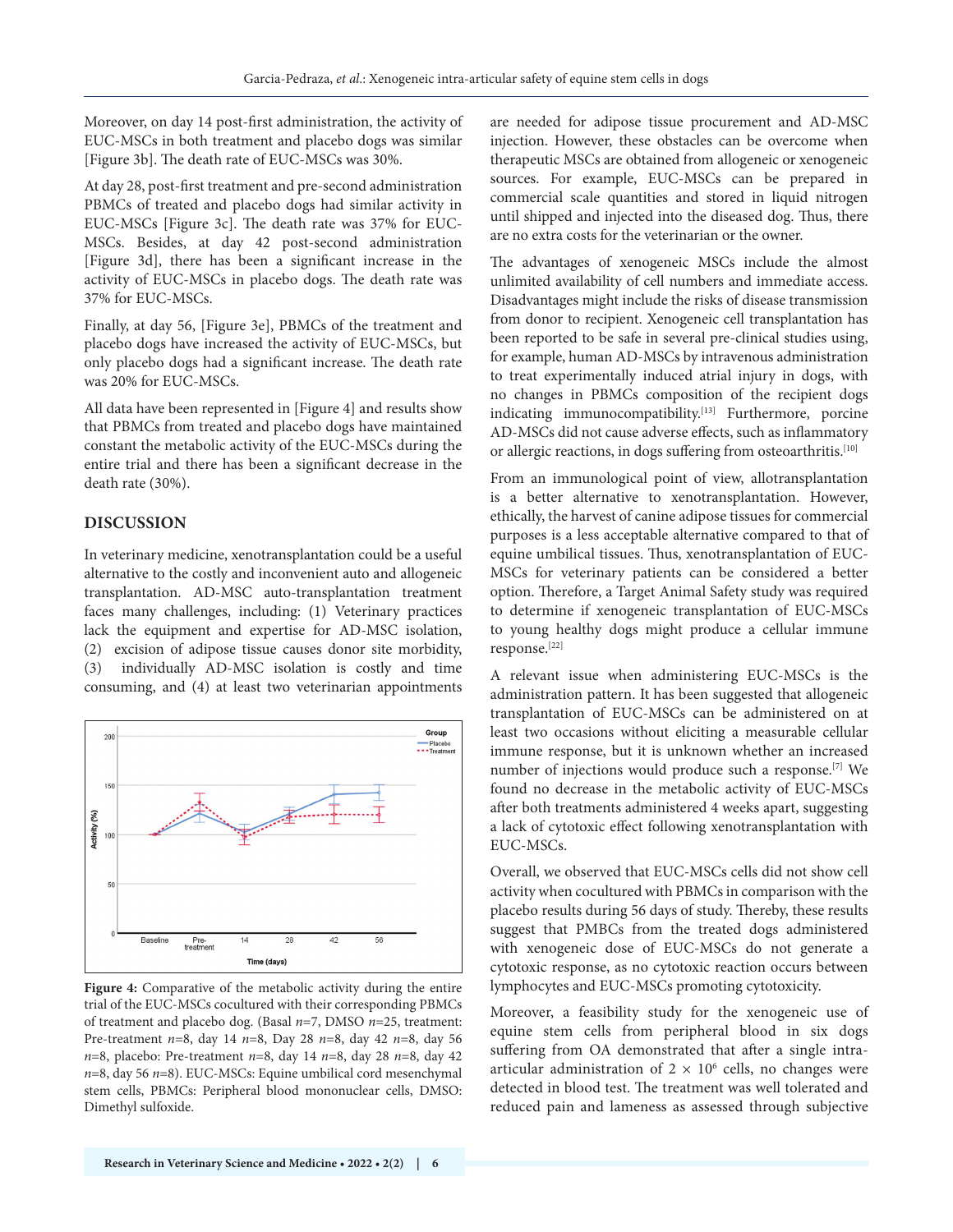measurements (owner questionnaires).<sup>[23]</sup> This study, with the limitation of one single administration, demonstrated that the use of equine stem cells in dogs is safe and could be an alternative to adipose extraction from the patient and can be applied with no delay as it could be accessible under request in a shorter time.<sup>[24]</sup>

Xenogeneic stem cell transplantation has, therefore, several advantages including potentially unlimited supply, lower cost, and quality control. The previous research studies have demonstrated that xenogeneic stem cell transplantation has relevant therapeutic effects in a variety of diseases such as liver failure and myocardial infarction but also chronic diseases such as advanced type 1 diabetes mellitus, myelosuppression, and other end-stage diseases based on the direct replacement of the dysfunctional cells.<sup>[25]</sup>

## **CONCLUSION**

Xenogeneic stem cell transplantation of EUC-MSCs provides a new strategy for the treatment of chronic diseases like canine osteoarthritis although safety confirmation is required. This study, involving a repeated intra-articular administration of xenogeneic EUC-MSCs at a higher dose (7.5  $\times$  10 $^6$  cells), has demonstrated no cytotoxic changes of the immune system of the recipient dogs, potentially negatively affecting their viability. Overall these results suggest that the administration of EUC-MSCs can be considered as safe.

#### **Acknowledgments**

To Equicord for providing the data of this study to be included in the PhD of the corresponding author, to the Chief of the Centro Cinológico for supporting the study, to the Veterinary team of the Centro Cinológico and all the staff personnel involved in the development of the study, to Dr. Jose Luis Puchol and Dr. Miguel Angel Cabezas for their contribution in the development of the study performing the intra-articular administrations.

#### **Declaration of patient consent**

The authors certify that they have obtained all appropriate patient consent.

#### **Financial support and sponsorship**

The study was supported by Equicord S.L. as assessments included in a Target Animal Safety Study (TAS).

#### **Conflicts of interests**

The authors Elena Garcia-Pedraza and Ana Gallego de Miguel declare that during the study development they both worked for Equicord.

#### **REFERENCES**

- 1. Lovati AB, Corradetti B, Consiglio AL, Recordati C, Bonacina E, Bizzaro D, *et al*. Comparison of equine bone marrow-, umbilical cord matrix and amniotic fluid-derived progenitor cells. Vet Res Commun 2011;35:103-21.
- 2. Gittel C, Brehm W, Burk J, Juelke H, Staszyk C, Ribitsch I. Isolation of equine multipotent mesenchymal stromal cells by enzymatic tissue digestion or explant technique: Comparison of cellular properties. BMC Vet Res 2013;9:221.
- 3. Zucconi E, Vieira NM, Bueno CR Jr., Secco M, Jazedje T, Costa Valadares M, *et al*. Preclinical studies with umbilical cord mesenchymal stromal cells in different animal models for muscular dystrophy. J Biomed Biotechnol 2011;2011:715251.
- 4. de Wolf C, van de Bovenkamp M, Hoefnagel M. Regulatory perspective on *in vitro* potency assays for human mesenchymal stromal cells used in immunotherapy. Cytotherapy 2017;19:784-97.
- 5. Carrade Holt DD, Wood JA, Granick JL, Walker NJ, Clark KC, Borjesson DL. Equine mesenchymal stem cells inhibit T cell proliferation through different mechanisms depending on tissue source. Stem Cells Dev 2014;23:1258-65.
- 6. Kim DW, Staples M, Shinozuka K, Pantcheva P, Kang SD, Borlongan CV. Wharton's jelly-derived mesenchymal stem cells: Phenotypic characterization and optimizing their therapeutic potential for clinical applications. Int J Mol Sci 2013;14:11692-712.
- 7. Carrade DD, Affolter VK, Outerbridge CA, Watson JL, Galuppo LD, Buerchler S, *et al.* Intradermal injections of equine allogeneic umbilical cord-derived mesenchymal stem cells are well tolerated and do not elicit immediate or delayed hypersensitivity reactions. Cytotherapy 2011;13:1180-92.
- 8. Pigott JH, Ishihara A, Wellman ML, Russell DS, Bertone AL. Investigation of the immune response to autologous, allogeneic, and xenogeneic mesenchymal stem cells after intra-articular injection in horses. Vet Immunol Immunopathol 2013;156:99-106.
- 9. Van Loon VJ, Scheffer CJ, Genn HJ, Hoogendoorn AC, Greve JW. Clinical follow-up of horses treated with allogeneic equine mesenchymal stem cells derived from umbilical cord blood for different tendon and ligament disorders. Vet Q 2014;34:92-7.
- 10. Tsai SY, Huang YC, Chueh LL, Yeh LS, Lin CS. Intra-articular transplantation of porcine adipose-derived stem cells for the treatment of canine osteoarthritis: A pilot study. World J Transplant 2014;4:196-205.
- 11. Vilar JM, Batista M, Morales M, Santana A, Cuervo B, Rubio M, *et al*. Assessment of the effect of intraarticular injection of autologous adipose-derived mesenchymal stem cells in osteoarthritic dogs using a double blinded force platform analysis. BMC Vet Res 2014;10:143.
- 12. Pigott JH, Ishihara A, Wellman ML, Russell DS, Bertone AL. Inflammatory effects of autologous, genetically modified autologous, allogeneic, and xenogeneic mesenchymal stem cells after intra-articular injection in horses. Vet Comp Orthop Traumatol 2013;26:453-60.
- 13. Lin CS, Lin G, Lue TF. Allogeneic and xenogeneic transplantation of adipose-derived stem cells in immunocompetent recipients without immunosuppressants.